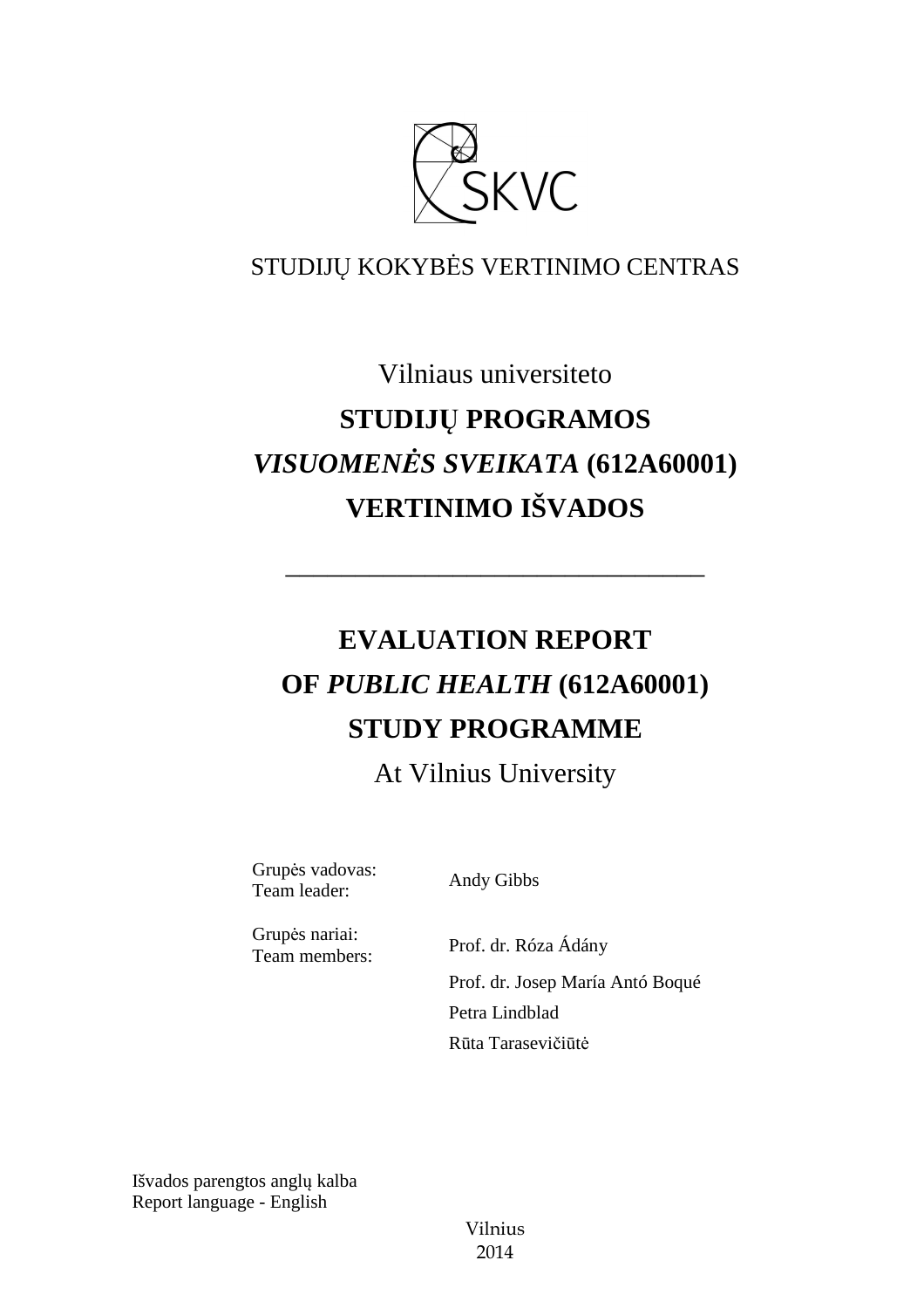### **DUOMENYS APIE ĮVERTINTĄ PROGRAMĄ**

| Studijų programos pavadinimas                           | Visuomenės sveikata             |
|---------------------------------------------------------|---------------------------------|
| Valstybinis kodas                                       | 612A60001                       |
| Studijų sritis                                          | biomedicinos mokslų             |
| Studijų kryptis                                         | visuomenės sveikata             |
| Studijų programos rūšis                                 | universitetinės studijos        |
| Studijų pakopa                                          | pirmoji                         |
| Studijų forma (trukmė metais)                           | nuolatinė (4)                   |
| Studijų programos apimtis kreditais                     | 240                             |
| Suteikiamas laipsnis ir (ar) profesinė<br>kvalifikacija | visuomenės sveikatos bakalauras |
| Studijų programos įregistravimo data                    | 1998 m. birželio 25 d.          |

### **INFORMATION ON EVALUATED STUDY PROGRAMME**

–––––––––––––––––––––––––––––––

| Title of the study programme.                          | <b>Public Health</b>             |
|--------------------------------------------------------|----------------------------------|
| State code                                             | 612A60001                        |
| Study area                                             | <b>Biomedical Sciences</b>       |
| Study field                                            | <b>Public Health</b>             |
| Kind of the study programme.                           | University studies               |
| Study cycle                                            | First cycle                      |
| Study mode (length in years)                           | Full-time (4)                    |
| Volume of the study programme in credits               | 240                              |
| Degree and (or) professional qualifications<br>awarded | <b>Bachelor of Public Health</b> |
| Date of registration of the study programme            | 25 June 1998                     |

Studijų kokybės vertinimo centras ©

The Centre for Quality Assessment in Higher Education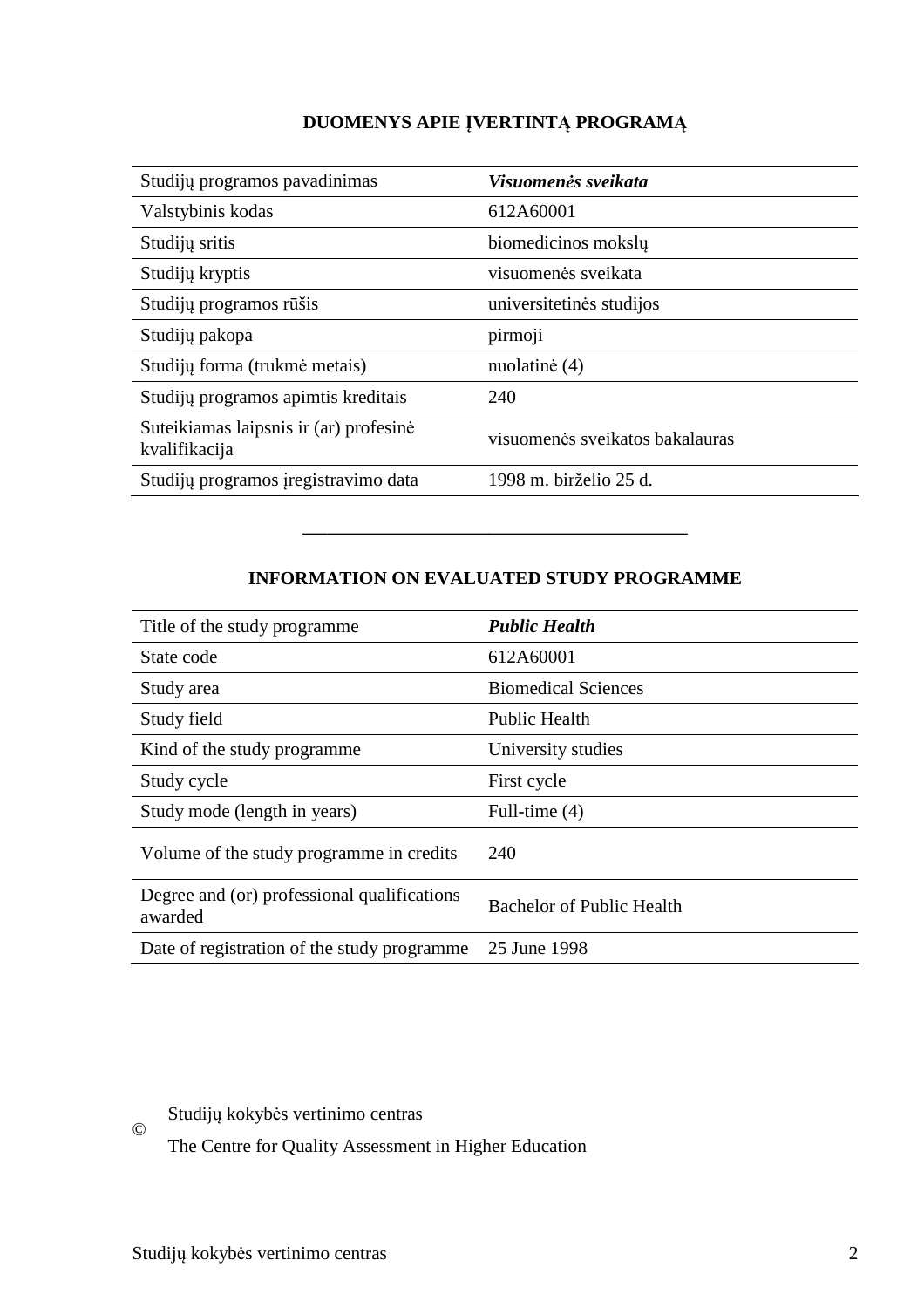## **CONTENTS**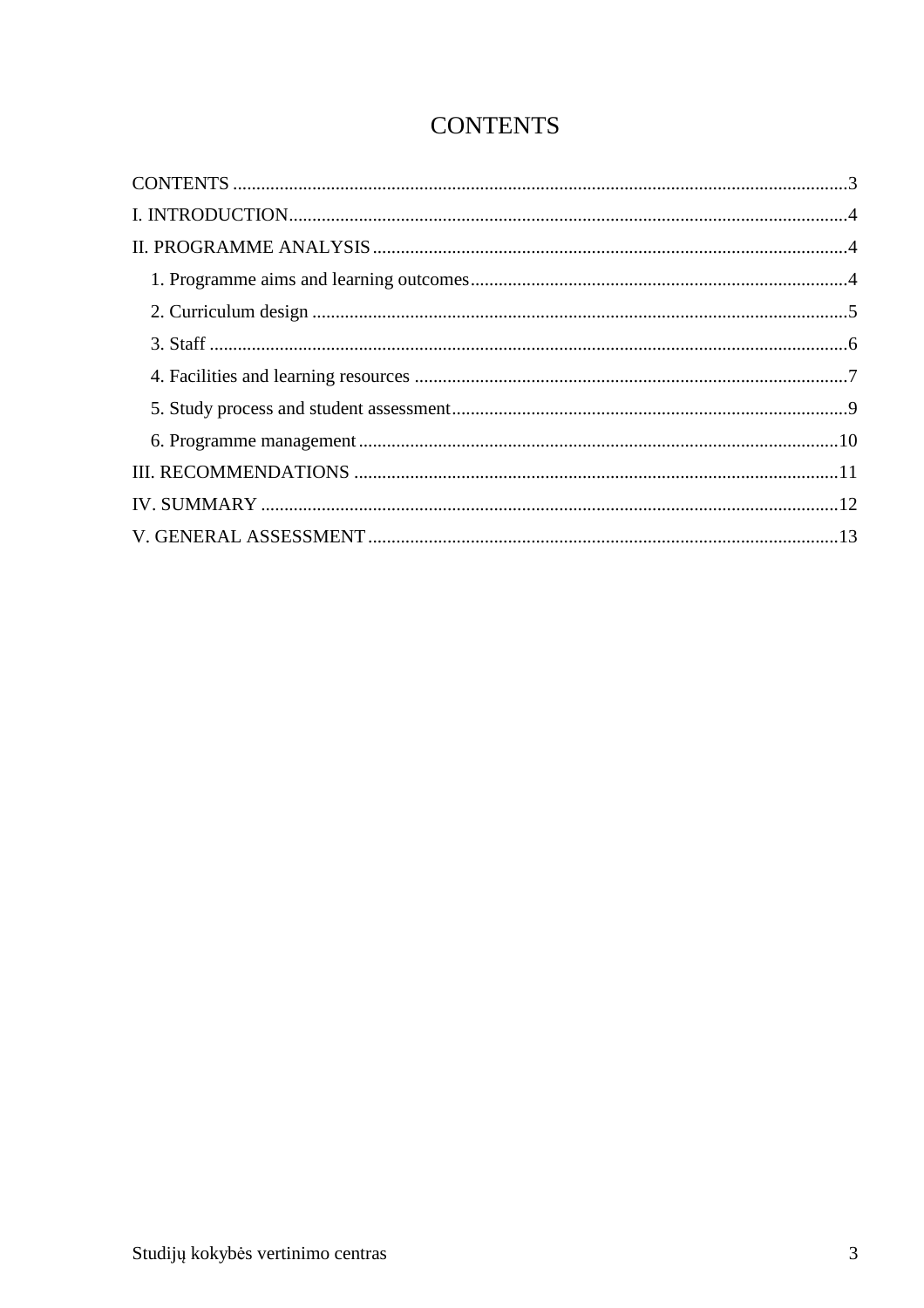#### I. INTRODUCTION

Preparation of public health training started in 1994 in Lithuania. This complied with the demands of public health reform that were anticipated in the National Health Concept of Lithuania approved in 1991 by the Supreme Council – the Restoration Seimas of the Republic of Lithuania. The National Health Concept of Lithuania emphasized that more attention should be focused on health promotion and disease prevention.

The Department of Hygiene of the Faculty of Medicine of the Vilnius University was founded in 1922. During the Soviet period (since 1962) the Faculty of Medicine trained medical specialists in hygiene. After the independence of Lithuania new study programmes were prepared in 1994. The title of the study programme "Hygiene" was changed to "Public Health" in 1998. Following the external evaluation of the public health undergraduate study programme in 2007 a lot was done to harmonize the programme with the needs of new public health and international guidelines.

The present review has been carried out under the guidelines and procedures of the Centre of Quality Assessment in Higher Education (hereinafter referred as SKVC). This assessment report is based on the self-evaluation report (hereinafter referred as SER), received in March 2014, and on a site visit on 1st April 2014. During the site visit, the team had the opportunity to discuss the Programme with Faculty administration, Self-evaluation group, teaching staff, students, graduates and social partners. The review team also visited the library, classrooms and offices associated with the programme. After the visit, the review team held a meeting in which the outcomes of the evaluation were discussed and adjusted to represent the opinions of the whole group.

#### II. PROGRAMME ANALYSIS

#### *1. Programme aims and learning outcomes*

The review team learned from the SER that information is provided on the programme on a number of websites including the University and Ministry of Education websites as well as a number of other widely disseminated publications. The SER gives information about study results, competencies and learning outcomes.

The team heard, as mentioned above, that the programme aims and learning outcomes were developed using the Tuning Educational Structures in Europe amongst other approaches which included specific project work entitled "The creation of the system for the training, qualification raising and development, and planning, of the Public Health supervision specialists", as well as analysis of study results, student feedback and suggestions of social partners. To this extent the review team concluded that the programme aims and learning outcomes are based on the academic and professional requirements, public needs and the needs of the labour market. The review team were impressed by the work undertaken to improve and strengthen the curriculum thereby increasing its currency and relevance. The review team were also interested to note from the SER the engagement of a member of institute staff in the group which prepared the Public Health study field descriptor (initiated by SKVC), which the team were advised would assist in developing the programme*.* The review team agree that utilising the work of this group would indeed be a useful contribution to programme development. The programme team suggest that as developments to the programme are envisaged it would be beneficial to produce a programme development plan, so that this work is introduced as quickly as possible to the programme.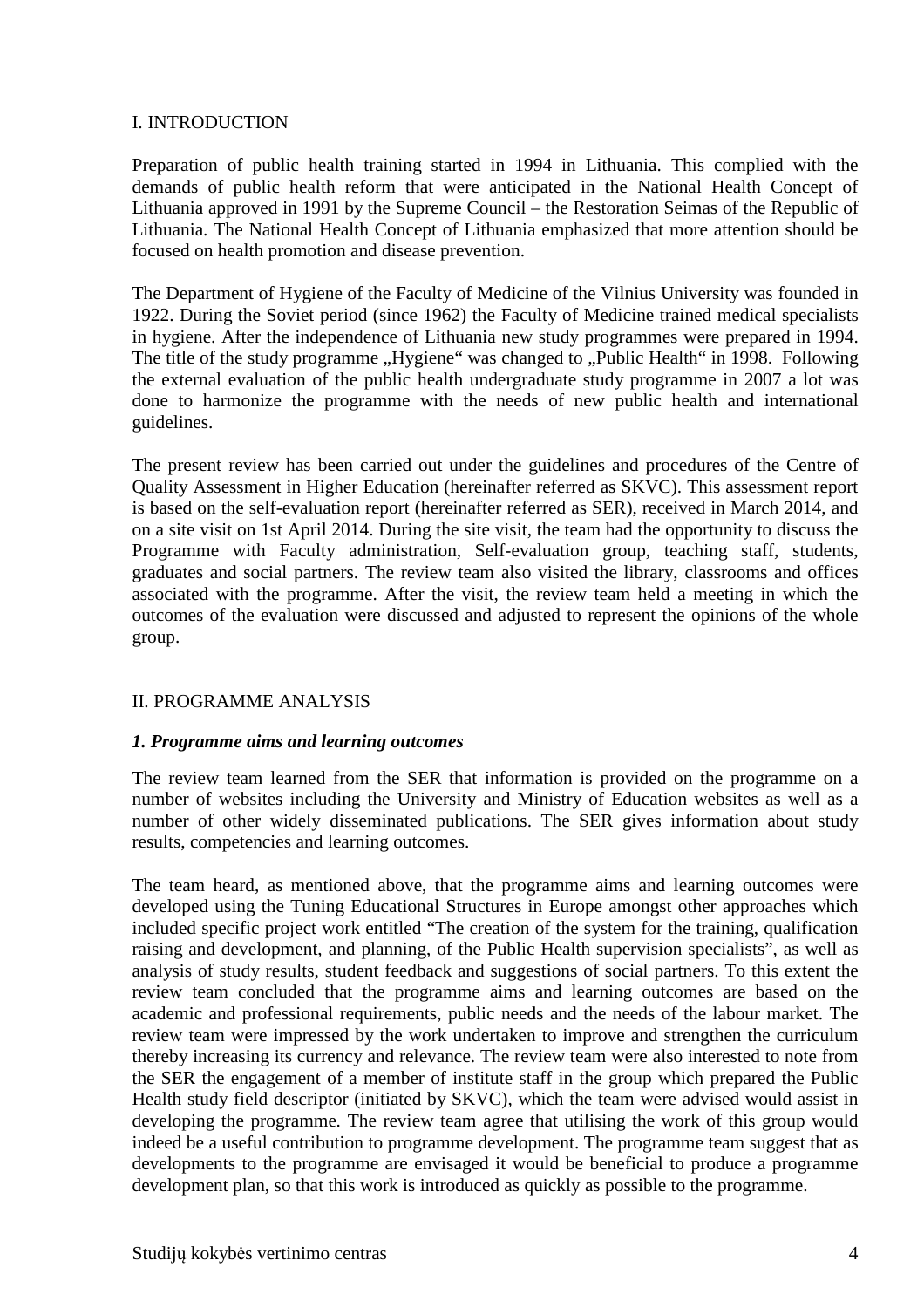The review team read in the SER that the programme aims were based on a number of external documents and studies related to the Public Health field. This, coupled with the work mentioned above enabled the review team to conclude that the programme aims and learning outcomes are consistent with the type and level of studies and the level of qualifications offered. Furthermore, after consideration of the above, the review team conclude that the name of the programme, its learning outcomes, content and the qualifications offered are compatible with each other.

#### *2. Curriculum design*

The review team were confident, following their reading of the SER and discussions with programme team members, that the curriculum design meets legal requirements. The SER informs that the programme and its components have also been approved, following the legal acts of the Republic of Lithuania.

Generally study subjects are spread evenly and their themes are not repetitive. Students did make comment on the timing and number of biomedical courses in one semester however this appeared to be personal student preference rather than any underlying curriculum design issue. What is of concern, is the rationale given by teachers for the timing of courses, that students were "too young". In discussion the review team understood this to mean that the students had limited life experience and the review team appreciated this. The review team considered that perhaps less emphasis on biomedical sciences and more focus on "traditional" Public Health courses could help students gain a better picture of the field from the first years thereby aiding their transition into the field. Regardless, there should be a mechanism in place to consider student comments and respond to them from a pedagogical evidence base.

The review team considered whether the content of the subjects is consistent with the type and level of the studies. The most recent evaluation of the programme in 2007 had highlighted an imbalance in the distribution of medically related topics and field related topics. The programme team have worked hard to address this, and the public health focus has improved significantly since the previous evaluation. The review team read in the SER and heard from the programme team, the work that had been undertaken to achieve a better balance and coherence within the programme and how some subjects had been substituted according to the recommendations of the previous evaluation team and ASPHER, thereby decreasing the medical orientation of the programme. The SER highlighted, however, that a comparison of the specialist training between Lithuania and European countries, which was carried out by the employers of the Institute of Hygiene together with the staff members of the Public Health Institute of the Faculty of Medicine, proved to show that the Public Health first cycle studies in Lithuania and other European high education institutions are different in certain aspects. The team considered this issue in discussions with social partners and students, hearing that both groups valued this strong medical underpinning. Whilst the review team acknowledge the value of this for the Lithuanian market it suggests that it may be a factor which limits potential for student mobility, internationalisation of the programme, student employability in the European labour market and attractiveness for potential students outside of Lithuania. It is suggested that further comparison and benchmarking with other similar European programmes would help guide the team in programme development in this area. The review team concluded that the content of the subjects is consistent with the type and level of the studies. Generally the content of the programme reflects the latest achievements in science and technologies. However this would be enhanced by benchmarking.

The review team generally concluded that the content and methods of the subjects are appropriate for the achievement of the intended learning outcomes. Students mentioned that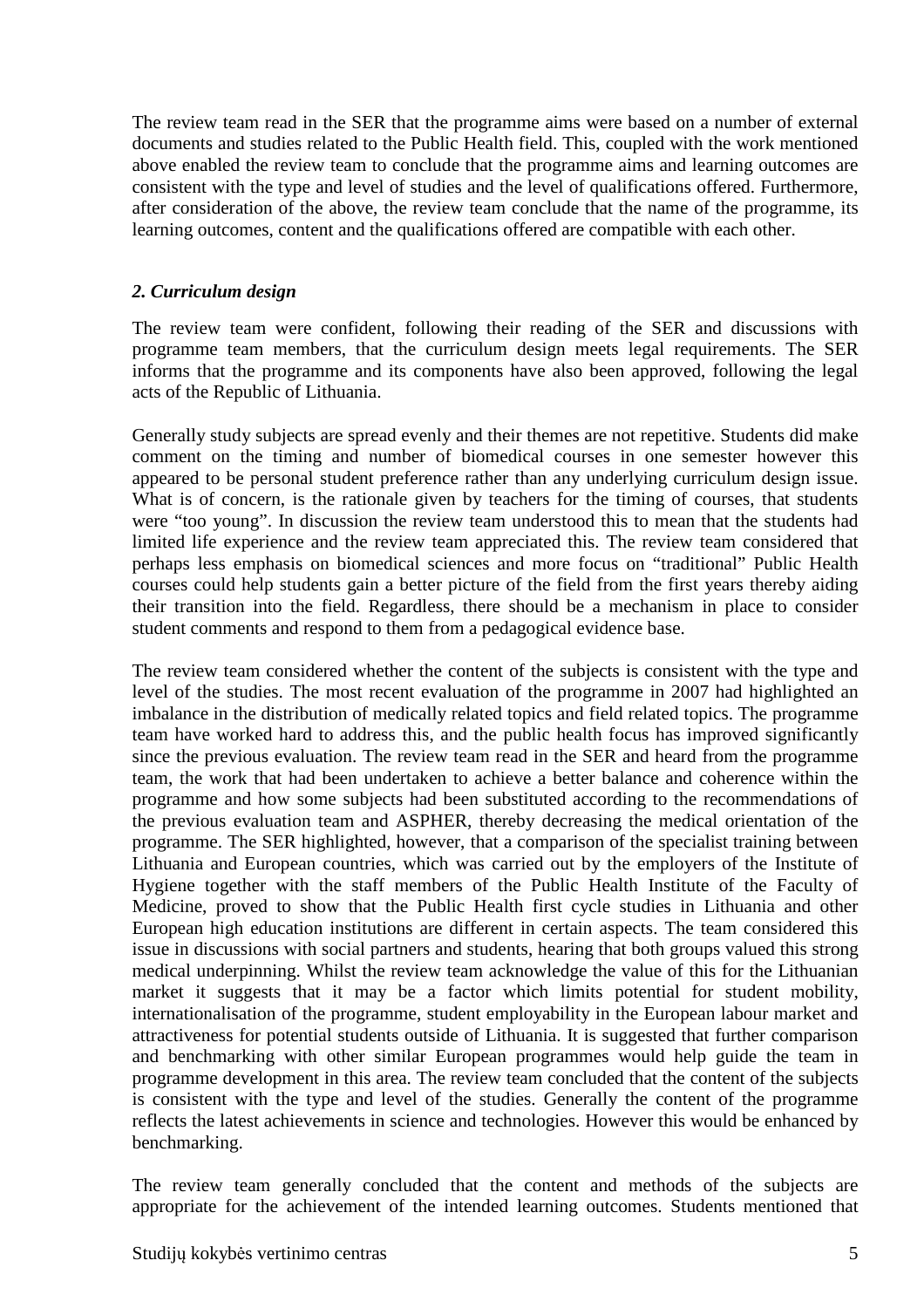basics about policy making and the preparations of laws seem to be missing. Case studies in courses that combine sociological, medical and policy making regarding a certain public health problem would be a natural way to include this topic.

The review team considered whether the scope of the programme is sufficient to ensure learning outcomes. From the SER the review team learned that the number of credits for Family Health is 5 and for Health Education and Promotion is 6. The review team considered that a better balance could be achieved by increasing the credits for Health Education and Promotion. The rationale for this is that there are 4 main fields of public health in Lithuania: public health safety, control of public health safety, control and prevention of communicable diseases (the functions of these 3 fields are implemented by public health centres) and health education and promotion (implemented by public health bureaus of municipalities). Public health bureaus of municipalities are the main employers of public health specialists which is why the suggestion is made. Similarly with the Fundamentals of Environmental Health, a knowledge of environmental health is essential to the specialists who implement functions of public health safety and control of public health safety, consequently this subject should provide the knowledge of both of these fields. The review team recommend that the balance of credits allocated to topics within the programme are reviewed to ensure that the relative weighting reflects the scope of public health practice.

#### *3. Staff*

The SER provided sufficient information to confirm that the study programme is provided by the staff meeting legal requirements. Staff are appointed via open competition according to the organisational regulations of Vilnius University. Assessment and competitions are implemented on a quinquennial basis.

The review team concluded that the qualifications of the teaching staff are adequate to ensure learning outcomes. Whilst accepting that the University is free to present CV's in a style of their choosing, a clear, consistent, internationally recognised approach to curriculum vitae presentation would be helpful, ensuring that the academic qualification, rather than the academic title was indicated.

The number of the teaching staff presented in the SER is seventeen, which is adequate to ensure that learning outcomes are met. The teaching staff turnover is able to ensure an adequate provision of the programme. Five staff of all grades left the team within the last five years, whilst five new staff joined.

The teaching staff of the programme are involved in research directly related to the study programme being reviewed. Additional information provided by the University demonstrated how staff research interests mapped directly to programme subjects. The SER advised and it was confirmed in discussions with groups of staff that participation, at least twice a year, in national and international scientific conferences is undertaken as well as seminar attendance as a form of professional development. The higher education institution creates conditions for the professional development of the teaching staff necessary for the provision of the programme. The review team was interested to hear about the human resource development plan of the Faculty, whereby the pedagogical qualification of staff is raised in the special qualification raising courses organized in the university. The review team felt that it would be beneficial if this plan was tailored for staff of the Public Health Institute and linked to an overall programme development plan, which includes formal individualised staff development policies.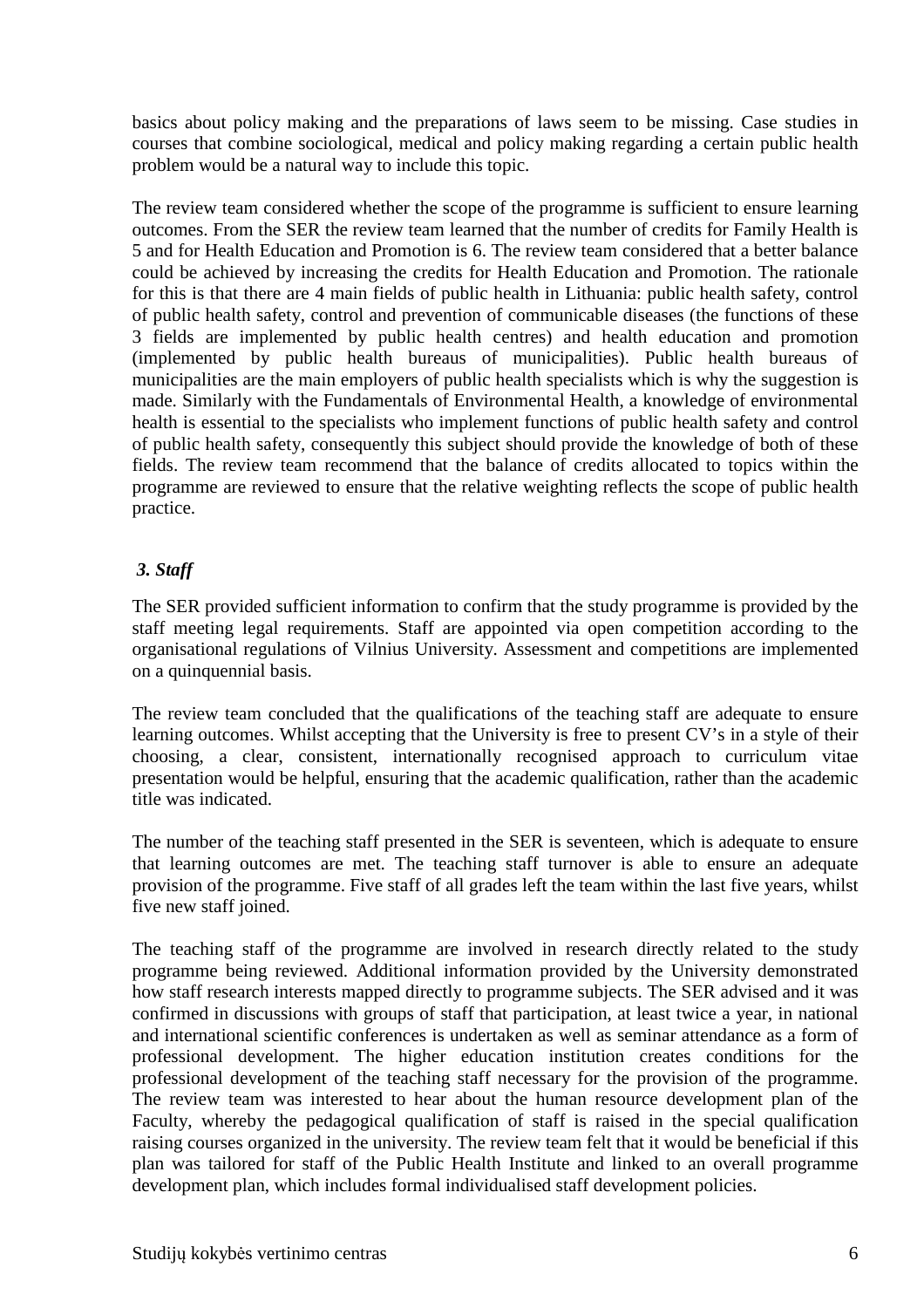#### *4. Facilities and learning resources*

The premises for The Public Health Bachelor study programme are adequate both in their size and quality. The Public Health Bachelor study programme is implemented in the Faculty of Medicine's Central Campus. Biology studies are implemented in the Faculty of Natural Sciences located nearby, Chemistry studies are implemented in the Faculty of Chemistry located nearby, studies of Physics are implemented in a special laboratory located in the Faculty of Mathematics and Informatics. Separate classrooms for foreign language teaching are established in the nearby building next to the faculty. The students have lectures and seminars in Nutrition Laboratory that has 35 workstations and multimedia with computer, Room of Anatomy with 38 workstations and technical equipment, 2 Laboratories of Histology with 30 and 50 workstations and technical equipment, Laboratory of Microbiology that has 24 workstations and technical equipment, also Laboratory of Physiology with 60 workstations and technical equipment, other laboratories and rooms with the necessary technical equipment. The number of classrooms, computer rooms and laboratories of the Public Health Institute and of all the faculty is sufficient to arrange the optimal timetable. The classrooms meet the requirements of work safety and hygiene according to Vilnius Public Health Centre evaluation of control of public health safety in 2007.

There are 27 teachers in the Public Health Institute. All teachers have working places with computer and Internet access that give them convenient possibility to prepare for lectures. There are 10 office rooms for teachers with 2 workplaces in each of them. Currently there are 23 workplaces for teachers and PhD students have SPSS-22 licences.

The student common room of the Public Health Institute is too small, its size is 16 m². Only a few students can have a rest or eat there.

The teaching and learning equipment are adequate in quality but not enough in size. Since the last evaluation the facilities have been greatly improved according to the recommendations – all the rooms for studying have the necessary equipment, are renovated, have new furniture. 3 computer classrooms have been established. New computers were purchased in 2011-2013. Wireless network is available in the faculty.

Taking into consideration the number of students that are currently studying in the Public Health Bachelor study programme, the number of freely accessible computers and software do not fulfil the needs of the students. The total number of public health students (I-IV year of studies) was 130 in 2008/2009, 141 in 2009/2010, 151 in 2010/2011, 157 in 2011/2012, 153 in 2012/2013. There are 63 computers and 98 workstations (1.6 workstations for one computer) in three computer classes (Rooms 108, 122, 226) that are used for lectures. There are also 14 computers in Educational laboratory (Room 301) used for lectures. During the previous accreditation period the Public Health Institute acquired on average 15 SPSS licences each year (22 licences during 2011-2012). Starting from 2013 free software is used: R package (21 computers in Room 226 and 27 computers in Room 122), G power (27 computers in Room 122), Stata 12.1 (in Room 108, total 30 licences). Students can use software in all three computer classrooms, when there are no lectures taking place there. Students are recommended (especially for individual work) to use freeware: WinPepi, EpiInfo, OpenEpi in all three classrooms. Students are also introduced to this software during lectures.

There are only 3 computers in the Reading room (Room 131) that are not used for lectures and seminars and can be used for individual work. This problem has been tried to be partially solved by introducing wireless network to the faculty, so that the students would be able to use it via their laptops but the Internet access does not solve the computerized learning problem because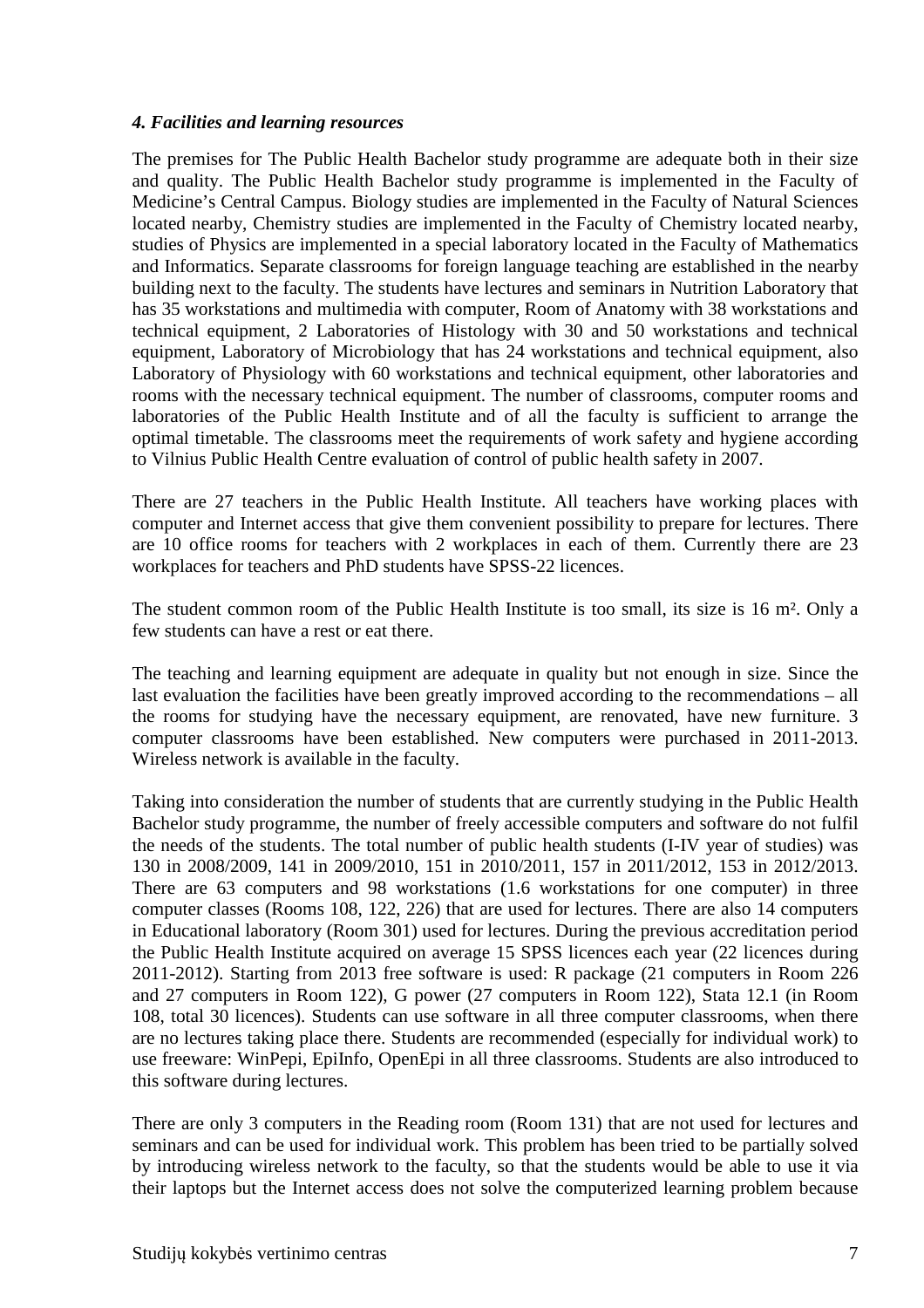the necessary software and access to the necessary databases exist only in the computers of the University or via a VPN. Although for the development of practical skills new computer software is purchased continually, which can be used during the time of practical work, it is very limited due to the number of licences and computers.

The students of Public Health Bachelor Programme share the learning equipment with students from other programmes of the Faculty. As the Public Health Programme is rather small in comparison with the other programmes, the priority to the access to the learning equipment is also given to the students from other programmes.

Multimedia equipment and computers with the necessary software in the classrooms enable teachers and students to use modern and various teaching methods such as PowerPoint presentations, simulation of situations, data review, case studies.

Although the modern electronic examination system and electronic questionnaire for students have been established they are not sufficiently adapted to the needs of the students and according to the SER and in discussion with teachers and students, appear to be under utilised. According to the students, they have tried the new electronic examination system but the lecturers declare that they do not use it because it is not sufficiently convenient when the answers to different questions during the examination are checked by different lecturers.

The websites of Vilnius University, the Faculty of Medicine, Public Health Institute, the Ministry of Education and Science of the Republic of Lithuania, AIKOS website are used to spread information of the study programme. There is a technical possibility to present the subjects for the students on the Internet but students reported that this facility is underused.

The Public Health Institute has adequate arrangements for students' practice. Collaboration agreements with the main institutions of Lithuanian public health system have been signed. Agreements have been signed with a number of organisations, including the Radiation Protection Centre, the Centre for Health Promotion and Disease Prevention, the State Food and Veterinary Service, Vilnius Public Health Centre, Vilnius Public Health Bureau, the Institute of Hygiene. The learning outcomes of the study programme are related to the professional fields in public health centres, public health bureaus, public health institutions governed by the Ministry of Health, State Food and Veterinary Service, and other institutions, where the students perform their professional practice.

Teaching materials are adequate and accessible. According to the SER, students use the Library of the Faculty of Medicine and the Reading room nearby, as well as the Library of Vilnius University and the Library of the Ministry of Health. The variety of teaching materials is efficient to fulfil the aims of the programme. The holdings of the Library of the Faculty of Medicine are supplemented and restored yearly with 2000-6000 publications. Textbooks and methodological literature every year are supplemented with newly published literature, taking into account the remarks made by the students and the teachers. The students are asked (question No. 11 in the Questionnaire) to evaluate the accessibility of necessary textbooks of the library during the survey at the end of every semester but the questionnaire response rate is low.

The University Library regularly sends textbooks from relevant databases to teachers for testing and then funding is allocated for subscription to the selected textbooks. Currently electronic textbooks have been subscribed to for the following subjects: Introduction to Public Health, Fundamentals of Epidemiology, Health Safety of Children and Adolescents.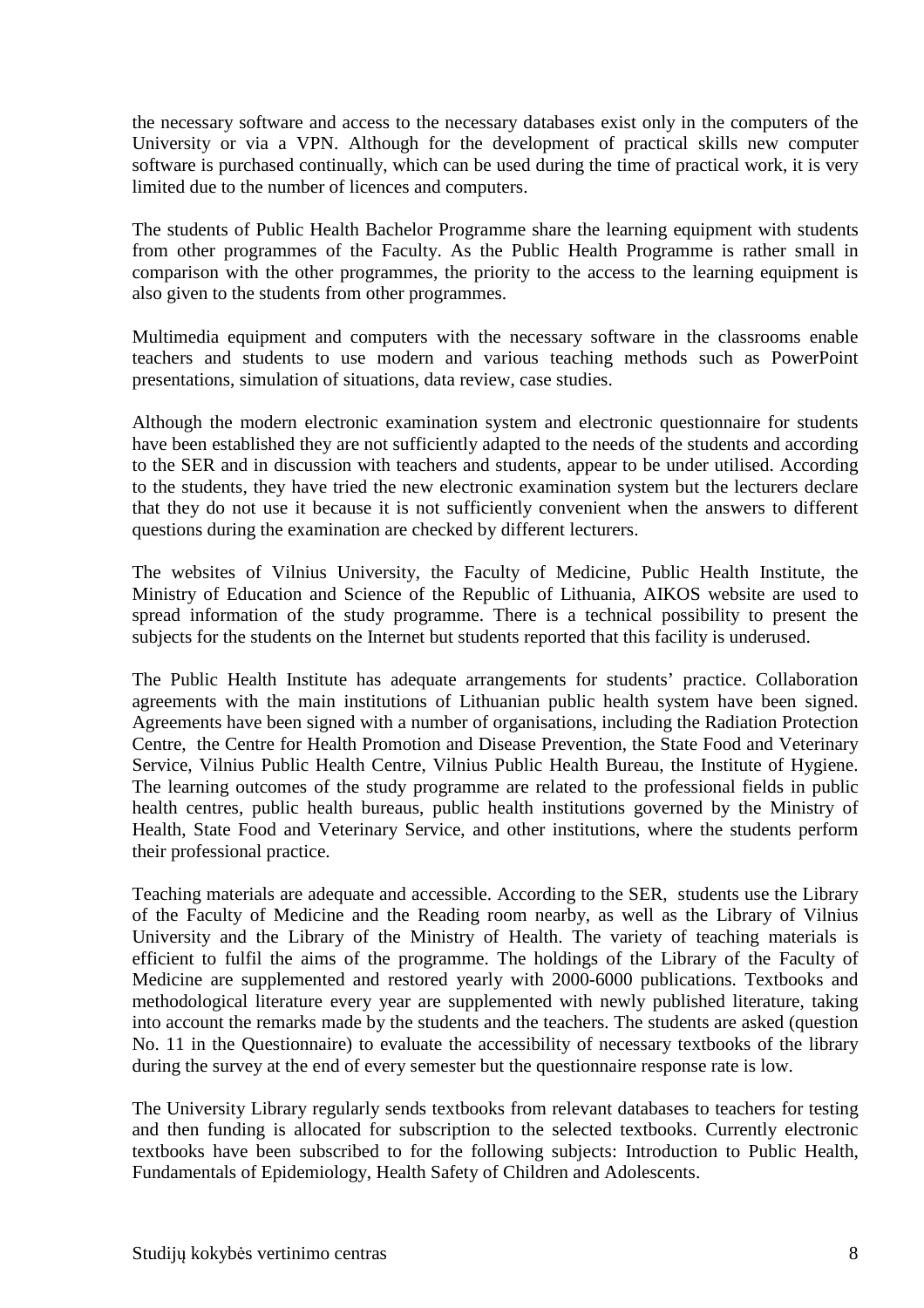Vilnius University library orders Lithuanian and foreign medical journals, subscribes to scientific journal data bases, including BMJ Journals, Cochrane Library, Lippincott Williams & Wilkins Custom, MD Consult, Nature Publishing, PubMed. The data bases are accessible to the students from Vilnius University computers or from personal computers after downloading the VPN programme. The students use data from different databases for their literature review in their final theses.

#### *5. Study process and student assessment*

The requirements for application to programme are published on the University and other websites. The programme team participate in open days and information sessions with potential students. Students are admitted to the programme according to the general rules of admission, organised and implemented by the Lithuanian higher education institutions association for organisations of general admission (LAMA BPO). The SER points out that admission requirements for the study programme are clearly formulated and described and are one of the programme strengths. Competitive grades are in the range 19, 88 - 15,82 and applications exceed acceptances by over 23:1. The review team were satisfied that the information on the admission requirements are well-founded.

Since the previous evaluation, the team have made considerable effort to ensure that the organisation of the study process ensures an adequate provision of the programme and the achievement of learning outcomes. Subjects have been reviewed, with a number withdrawn or substituted for more contemporary subjects. Additionally the sequencing of subjects has been reviewed and amended. The programme team are commended for their work in this regard.

The SER provided substantial information regarding arrangements and information related to student mobility. It also indicated that the programme team is considering various ways to promote mobility. The number of outwardly mobile students was not mentioned in the SER, numbers could not be ascertained during meetings and students showed no knowledge of the potential for mobility. The review team were advised that because standards for the Public Health first cycle study programmes have not been established on the EU level, student mobility was complicated. Additionally the review team were told that it is hard to match the studies according to the semesters and that there are differences in admission requirements, study length, subjects taught. Whilst the review team acknowledge that establishing mobility is often complex, it is seen as pivotal way of increasing skills, knowledge and employability. The absence of mobility therefore disadvantages students. The review team recommend that barriers to mobility should be removed.

The review team reviewed a selection of student's theses. Generally these were well prepared and of a good standard. It was noted that many citations were fairly dated, being ten years or more old and there was the near complete lack of international citations in a number of theses which the review team thought reflected a lack of familiarity in students finding and using international research. This reflects a weakness of the programme identified within the SER that students are reluctant to use the data bases of scientific journals. During the programme students gain a good background in research and are encouraged to participate in research activities, both within the curricula and via activities organised by the student Representation of Vilnius University.

Students confirmed what was written in the SER, that they are informed about requirements for assessment and that the assessment system of students' performance is clear, adequate and publicly available. The SER indicated that examinations are the basis of all student assessment at the end of each semester, however in discussion it appeared that some learning outcomes are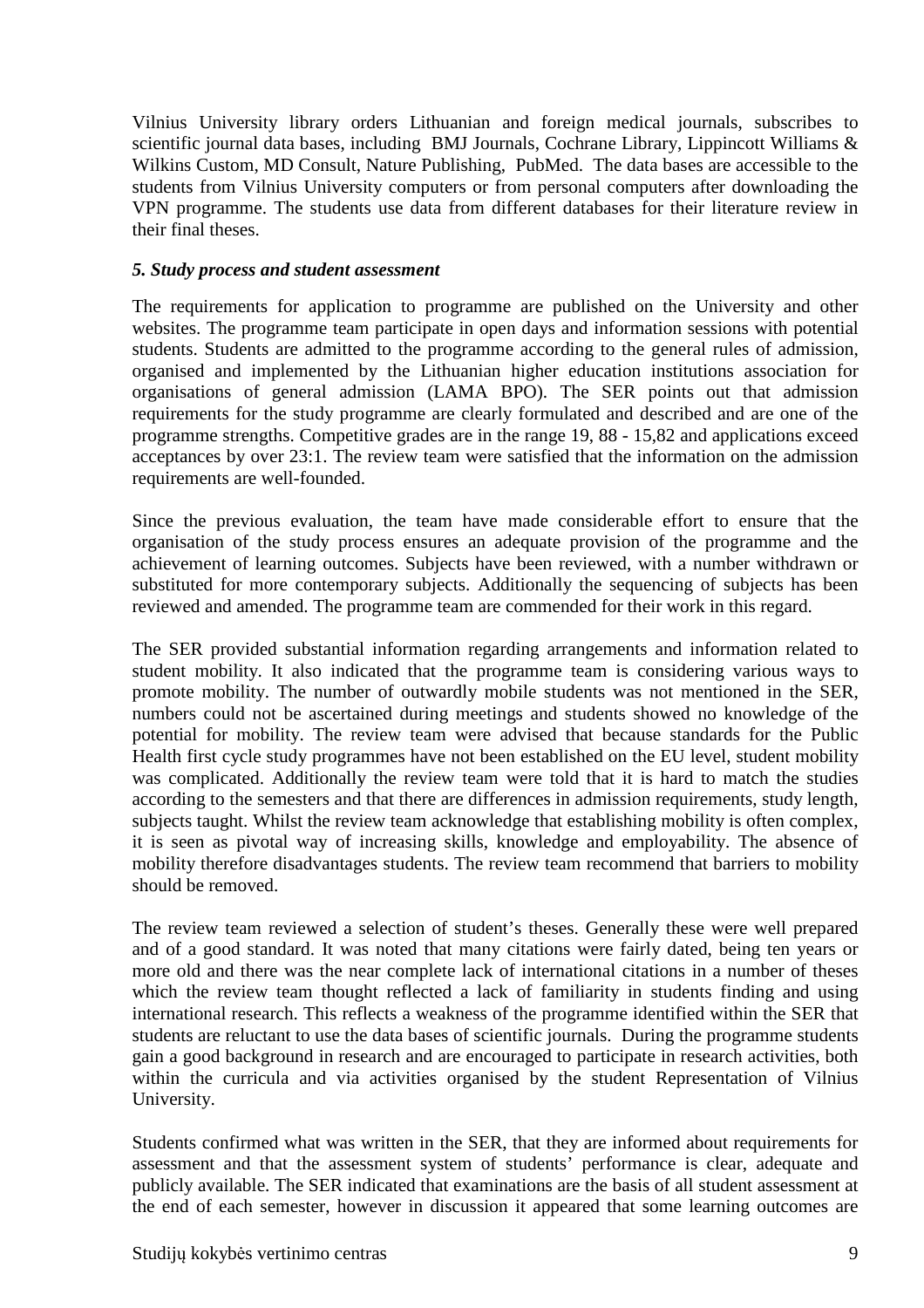assessed through coursework. Further discussion with students, teachers and stakeholders indicated that there is no clear and consistent approach in ensuring that the mode of assessment is aligned in the most effective way with the skills that students will need to acquire during the programme, for example team working. Relating to earlier comments on the students being "too young" the review team felt that a review of the mode of assessment may be helpful. For example, more individual essays and presentations from the first years to balance examination methods and help students "grow up" and get more depth and knowledge of scientific methods. The programme team recommend that as part of a written and agreed programme strategy, that has aims, timelines and actions, the assessment strategy is reviewed and developed to ensure that learning outcomes, learning methods and assessment approaches are constructively aligned. Constructive alignment is a recognised educational concept which seeks to ensure complementarity between all aspects of curriculum design. The review team were advised by students that feedback from examinations is given to students on request. Whilst the students were satisfied with this, the programme team considered that feedback is an important formative component of assessment and should be routinely given to students as a component of all assessments.

In discussion with social partners, satisfaction was expressed with the professional activities of the majority of graduates and confirmed that their expectations were met. They mentioned that the students showed good multidisciplinary knowledge and on graduation, would benefit from having learned more practical skills. Whilst the programme team can see that students and social partners are generally satisfied, the review team felt that what they heard from these groups belied a lack of ambition for the students to have the employment skills needed on completion of the programme, even though it appeared that the Bachelor qualification enables access to the labour market and employability. The SER indicates that after completing the Bachelor studies, the majority (70-80%) of the graduates continue their studies in the Public Health Master study programme at Vilnius University. The majority of students we met had completed the Bachelors programme, gained full time employment and concurrently studied the Masters Public Health programme full time. They were able to do this because social partners and the programme team managed the scheduling of work and study to enable this arrangement. Social partners and students agreed that whilst the Bachelors gave an underpinning knowledge, they could only learn the key elements of the job once they were employed. The review team recommend that as part of the review of practical placements, the programme team re-examine the skills needed for employment on completion of the programme.

#### *6. Programme management*

The review team concluded that responsibilities for decisions and monitoring of the implementation of the programme are clearly allocated. The SER gave details regarding VU study programme regulation, arrangements for study programme supervision by the Study programme committee. Programme implementation coordinator functions are undertaken by Vice-Dean, who is also the quality management coordinator in the faculty. The study programme committee consider the study programme, as well as the contents of separate subjects, deal with study quality questions and give recommendations. The Study programme committee prepares a report to the Council of the faculty at the end of every academic year.

It is clear both from the SER and discussions with stakeholders that the outcomes of internal and external evaluations of the programme are used for the improvement of the programme and the response to previous external evaluations and the development of the curriculum evidences this. There is student representation at various levels of decision making, including three student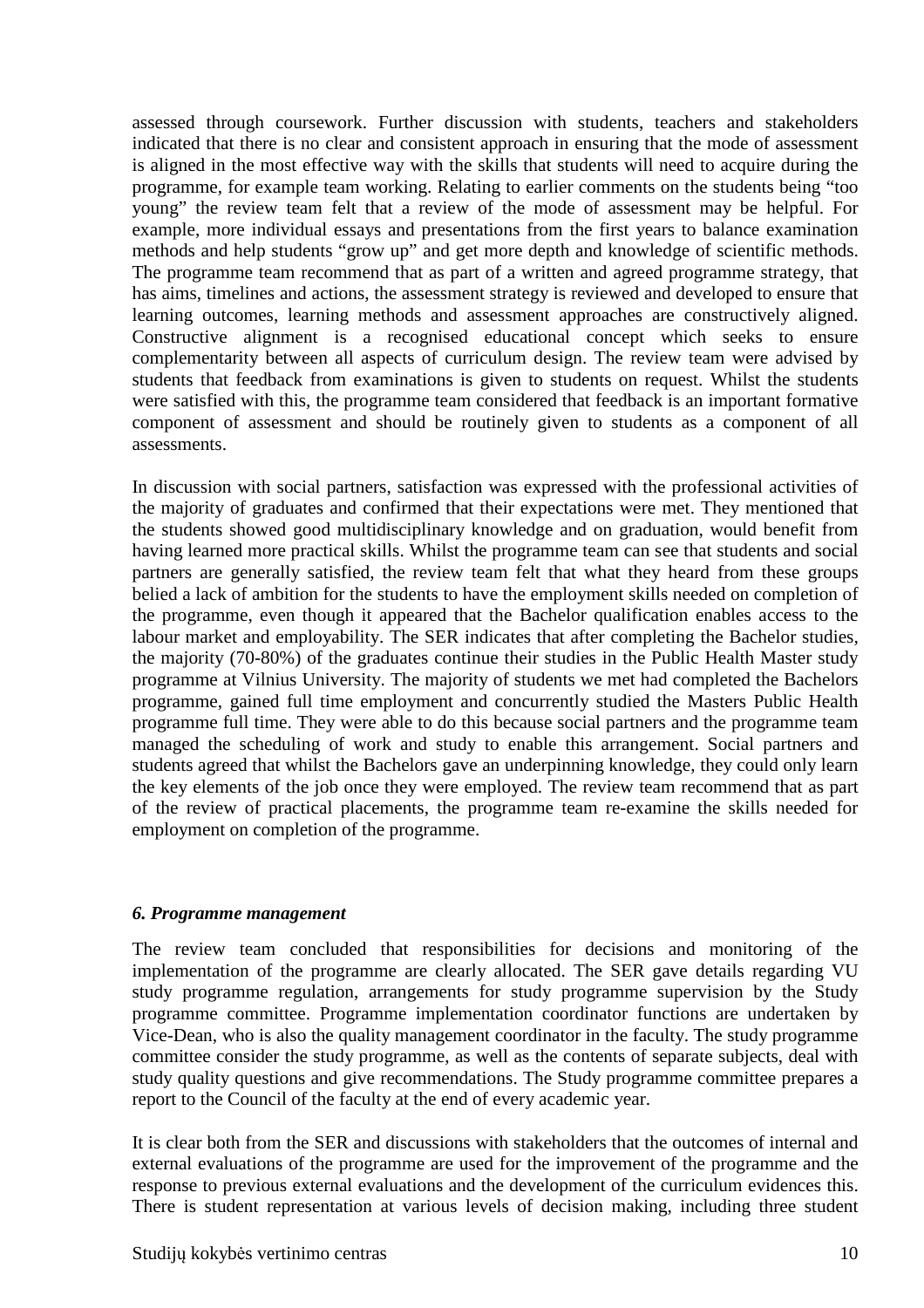representatives in the faculty's council and these students have recently become involved in development work related to study processes. Decisions are also made in in the Senate committee, which has student representation with voting powers. It is also clear that the evaluation and improvement processes involve stakeholders and the study programme committee includes a student representative, as well as a social partner representative. Meetings to discuss the quality of study programmes, involving students and teachers have been organised by Student Representation.

However the review team noted that a weakness of the programme identified in the SER was that "it is not always possible to pay attention to the suggestions made by the students for the programme development, since it sometimes opposes the regulations in the study regulating documents. Students vaguely participate in the filling in of the online survey. The social partners, such as the representative of the Ministry of Health in the Study programme committee, student practice supervisors, and public health ALUMNI, are not very active in the process of study development." This confirmed the impression that had been gained by the review team that the mechanisms for collecting and responding to feedback were at times too formal and at others too informal and not structured enough to gather meaningful information. For this reason whilst the review team concluded that the internal quality assurance measures are effective and efficient in so much as they do collect and act on feedback but the full potential is not realised. For example the SER indicates that "when developing the programmes the suggestions of the social partners are followed, whilst later the SER advises that "the social partners […] are not very active in the process of study development."

The SER also advises that in 2008 the University established the online student survey system, which guarantees the necessary feedback. This assertion is undermined by the later comment that "so far, there has not been ensured an efficient feedback on the question of competences and study results, since the students are reluctant to answer the online questionnaire on the VU website". The response to the electronic survey that is carried out at the end of every semester is low. The students evaluate the questionnaire of this survey as being too long and complicated.

The review team concluded that although mechanisms are in place to gather feedback from students and social partners, they are not fit for purpose as they are unsystematic and ineffective. This is unfortunate as the programme team have demonstrated a clear capacity to introduce substantial beneficial programme developments but are not benefitting from effective in programme feedback which could accelerate the pace of change and increase the relevance, attractiveness and significance of the programme for stakeholders. The review team were impressed by the significant changes and development that had taken place since the previous evaluation and conclude that the programme team are easily capable of responding effectively to external feedback. The internal quality assurance measures could be significantly strengthened so that the programme team take greater responsibility for improving the programme based on internal feedback. The review team recommend that internal quality processes are reviewed to ensure that feedback is systematically collected and actioned.

#### III. RECOMMENDATIONS

 1. The programme team recommend that as developments to the programme are envisaged it would be beneficial to produce a programme development plan. It is recommended that further comparison and benchmarking with other similar European programmes would help guide the team in programme development in this area.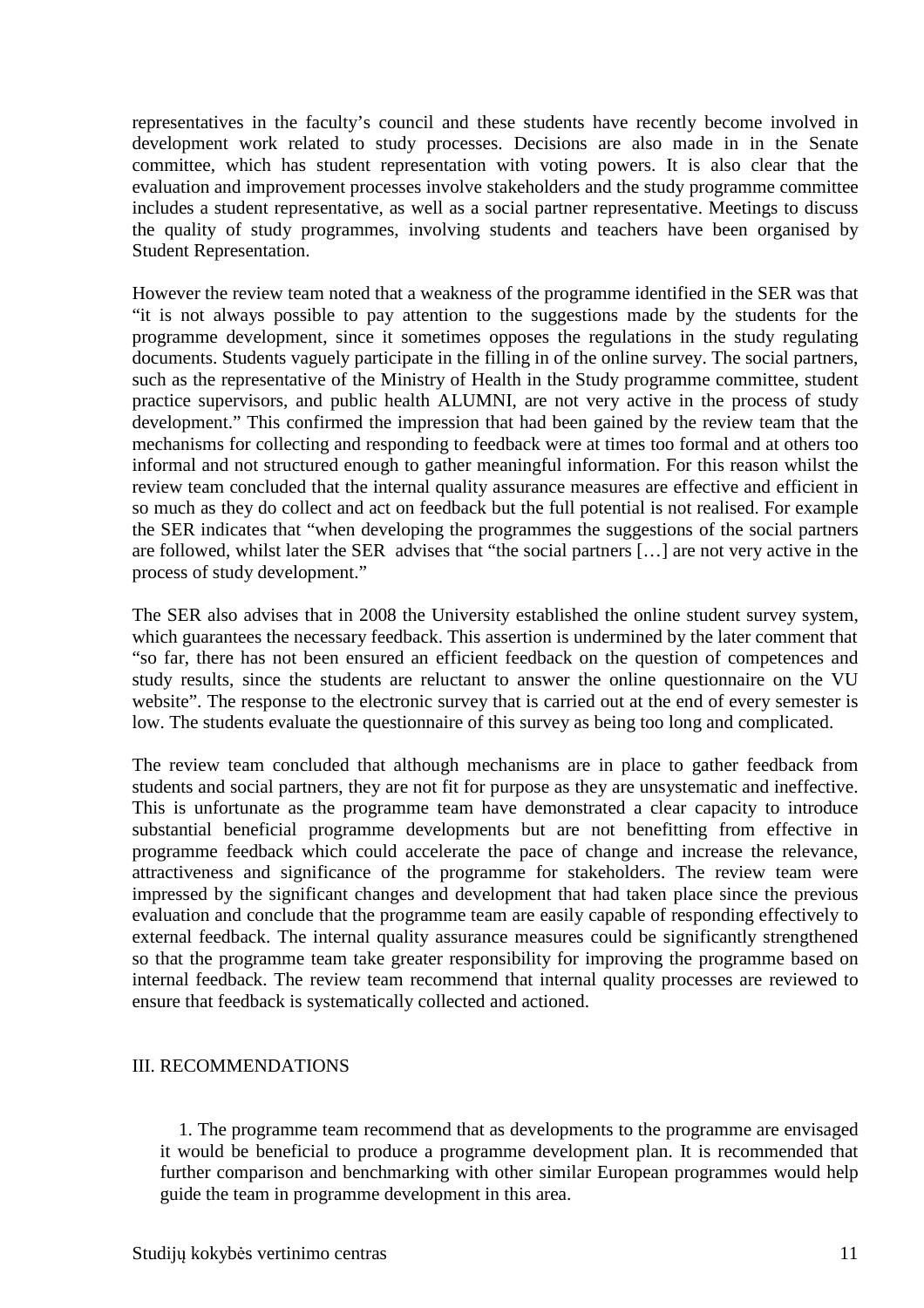2. The review team recommend that the balance of credits allocated to topics within the programme are reviewed to ensure that the relative weighting reflects the scope of public health practice.

 3. The review team concluded that the internal quality assurance measures are effective and efficient in so much as they do collect and act on feedback but the full potential is not realised. The internal quality assurance measures could be significantly strengthened so that the programme team take greater responsibility for improving the programme based on internal feedback. The review team recommend that internal quality processes are reviewed to ensure that feedback is systematically collected and actioned.

4. Barriers to student mobility should be removed.

#### IV. SUMMARY

The programme team are commended for their considerable efforts and effective responses to the previous programme evaluation. Teachers contributing to the programme have a high level of engagement and involvement in public health policy, practice and research in Lithuania. Many teachers contribute to national working parties related to public health. The programme aims and learning outcomes take account of developments in the field and international groups and organisations have been consulted in developing the programme aims and learning outcomes. Facilities for students are good with access to IT and WiFi. The library services provide access to the major databases which are required by students in this field. There is the possibility to access programme information whilst off campus and keep up to date with lecture materials. There are a number of specialist facilities and laboratories which students can access. The programme represents a good learning experience for students to access employment in Lithuanian Public Health sector. The programme is appreciated by employers and they have an active participation in the development of the programme and the opportunity to ensure that the programme is up to date and reflects current practice. Students are well supported in their learning and report a positive experience. Currently there are limited opportunities for student mobility to study in another country as part of the programme and to gain an international experience. The programme has a strong medical underpinning which is appreciated by some employers and students and the medical focus has decreased over recent years. The review team were not convinced that this medical orientation was based on the needs of social partners and that it may restrict programme mobility and wider European employability. Stronger internal quality mechanisms, coupled with a greater outward facing focus (benchmarking, stronger links with employers) would help provide a better balance and a more relevant programme. The programme team has shown great capacity to develop the programme based on external feedback and a stronger internal quality focus would enable the team to be more proactive. There is strong demand for the programme from potential students with a high level of competition for places. Entry requirements for the programme are clearly defined higher than average admission scores are required. The majority of students who are succesful on the programmme proceed to study at Masters level.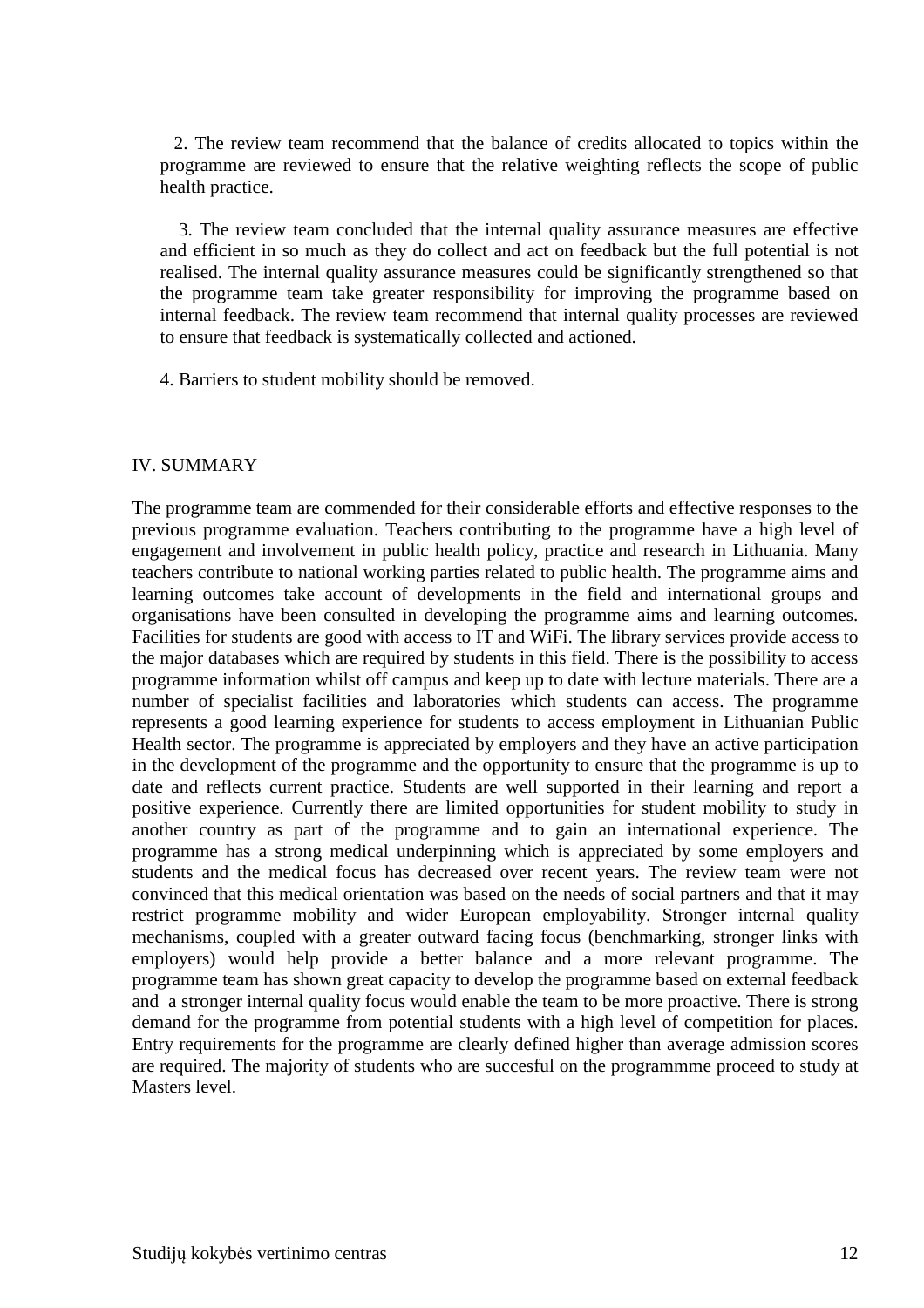#### V. GENERAL ASSESSMENT

The study programme *Public Health* (state code – 612A60001) at Vilnius University is given **positive** evaluation.

| No. | <b>Evaluation Area</b>                                                                                     | <b>Evaluation Area</b><br>in Points* |
|-----|------------------------------------------------------------------------------------------------------------|--------------------------------------|
| 1.  | Programme aims and learning outcomes                                                                       |                                      |
| 2.  | Curriculum design                                                                                          | 3                                    |
| 3.  | <b>Staff</b>                                                                                               | 3                                    |
| 4.  | <b>Material resources</b>                                                                                  | 3                                    |
| 5.  | Study process and assessment (student admission, study process<br>student support, achievement assessment) | 3                                    |
| 6.  | Programme management (programme administration, internal quality<br>assurance)                             | 3                                    |
|     | <b>Total:</b>                                                                                              | 18                                   |

*Study programme assessment in points by evaluation areas*.

\*1 (unsatisfactory) - there are essential shortcomings that must be eliminated;

2 (satisfactory) - meets the established minimum requirements, needs improvement;

3 (good) - the field develops systematically, has distinctive features;

4 (very good) - the field is exceptionally good.

Grupės vadovas: Team leader: Andy Gibbs

Grupės nariai:

Prof. dr. Róza Ádány Prof. dr. Josep María Antó Boqué Petra Lindblad Rūta Tarasevičiūtė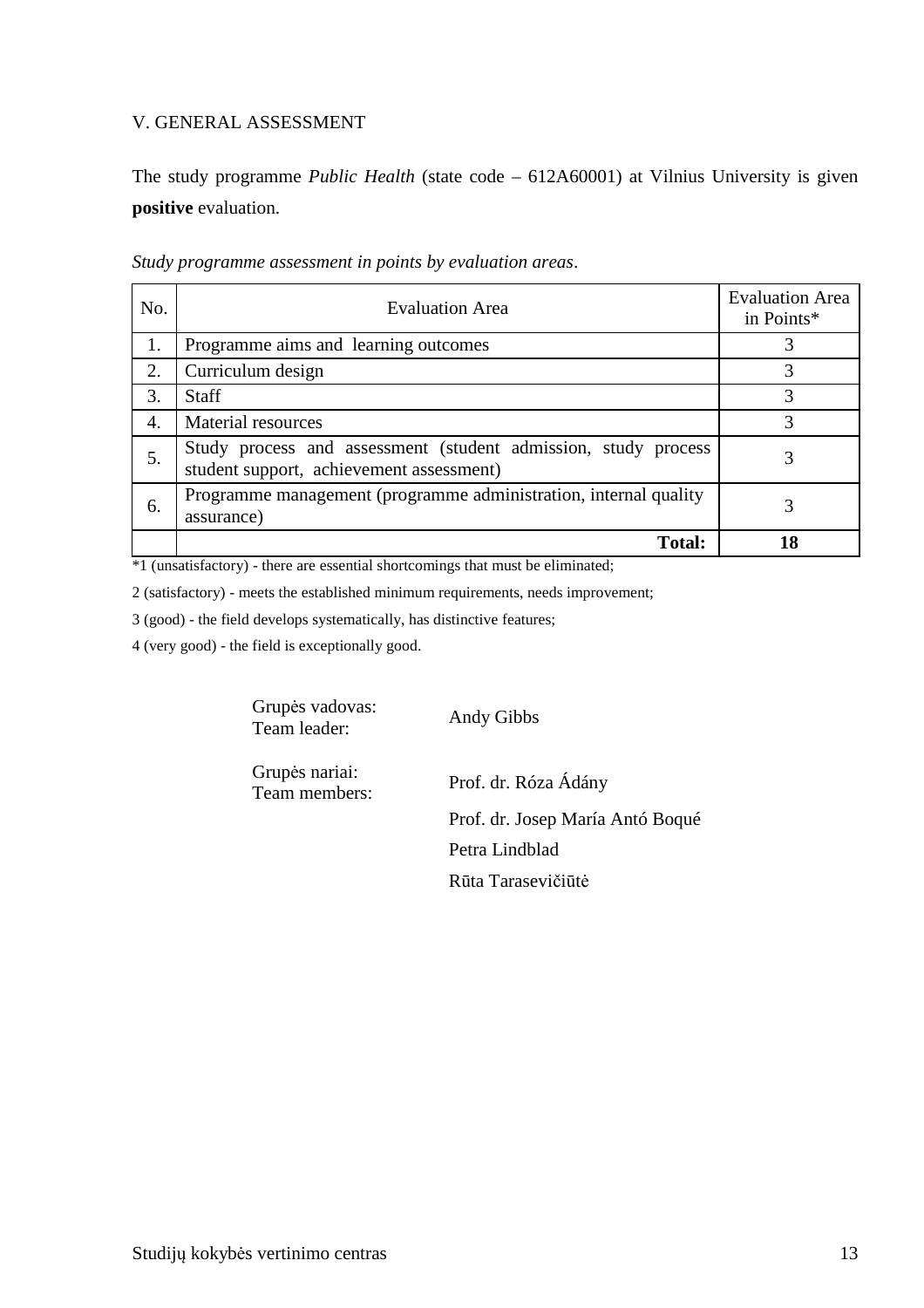#### **VILNIAUS UNIVERSITETO PIRMOSIOS PAKOPOS STUDIJŲ PROGRAMOS**  *VISUOMENĖS SVEIKATA* **(VALSTYBINIS KODAS – 612A60001) 2014-05-23 EKSPERTINIO VERTINIMO IŠVADŲ NR. SV4-253 IŠRAŠAS**

<...>

#### V. APIBENDRINAMASIS ĮVERTINIMAS

Vilniaus universiteto studijų programa *Visuomenės sveikata* (valstybinis kodas – 612A60001) vertinama **teigiamai**.

| Eil.<br>Nr. | Vertinimo sritis                                 | <b>Srities</b><br>įvertinimas,<br>balais* |
|-------------|--------------------------------------------------|-------------------------------------------|
| 1.          | Programos tikslai ir numatomi studijų rezultatai |                                           |
| 2.          | Programos sandara                                |                                           |
| 3.          | Personalas                                       |                                           |
| 4.          | Materialieji ištekliai                           | 3                                         |
| 5.          | Studijų eiga ir jos vertinimas                   | 3                                         |
| 6.          | Programos vadyba                                 | 3                                         |
|             | Iš viso:                                         | 18                                        |

\* 1 - Nepatenkinamai (yra esminių trūkumų, kuriuos būtina pašalinti)

2 - Patenkinamai (tenkina minimalius reikalavimus, reikia tobulinti)

3 - Gerai (sistemiškai plėtojama sritis, turi savitų bruožų)

4 - Labai gerai (sritis yra išskirtinė)

<...>

#### IV. SANTRAUKA

Programos grupė gerai vertinama už dideles pastangas ir veiksmingą reagavimą į ankstesnį programos vertinimą. Šios programos dėstytojai gausiai dalyvauja įgyvendinant Lietuvoje visuomenės sveikatos politiką, praktinėje veikloje ir moksliniuose tyrimuose. Daugelis dėstytojų dalyvauja su visuomenės sveikata susijusių nacionalinių darbo grupių veikloje. Šios programos tikslai ir numatomi studijų rezultatai nustatyti atsižvelgiant į pokyčius visuomenės sveikatos srityje, konsultuotasi su tarptautinėmis grupėmis ir organizacijomis. Studentams skirti materialieji ištekliai geri, prieinamas IT ir belaidis internetas (*WiFi*). Bibliotekoje yra svarbiausios duomenų bazės, kurių studentams reikia studijuojant šią sritį. Su šia programa susijusi informacija yra prieinama ir būnant ne universiteto teritorijoje, yra galimybė atsinaujinti paskaitų medžiagą. Yra nemažai specialių patalpų (įrangos) ir laboratorijų, kuriomis studentai gali naudotis. Ši programa suteikia studentams gerą studijų patirtį, padedančią jiems rasti darbą Lietuvos visuomenės sveikatos sektoriuje. Darbdaviai gerai vertina šią programą; jie aktyviai dalyvauja jos tobulinimo procese ir turi galimybę užtikrinti, kad ji būtų atnaujinama ir atspindėtų dabartinę praktiką. Studentai gauna visą mokymuisi reikalingą paramą ir tuo džiaugiasi. Studentų judumo (t. y. išvykimo į kitą šalį tam tikrą laiką studijuoti šią programą ir įgyti tarptautinės